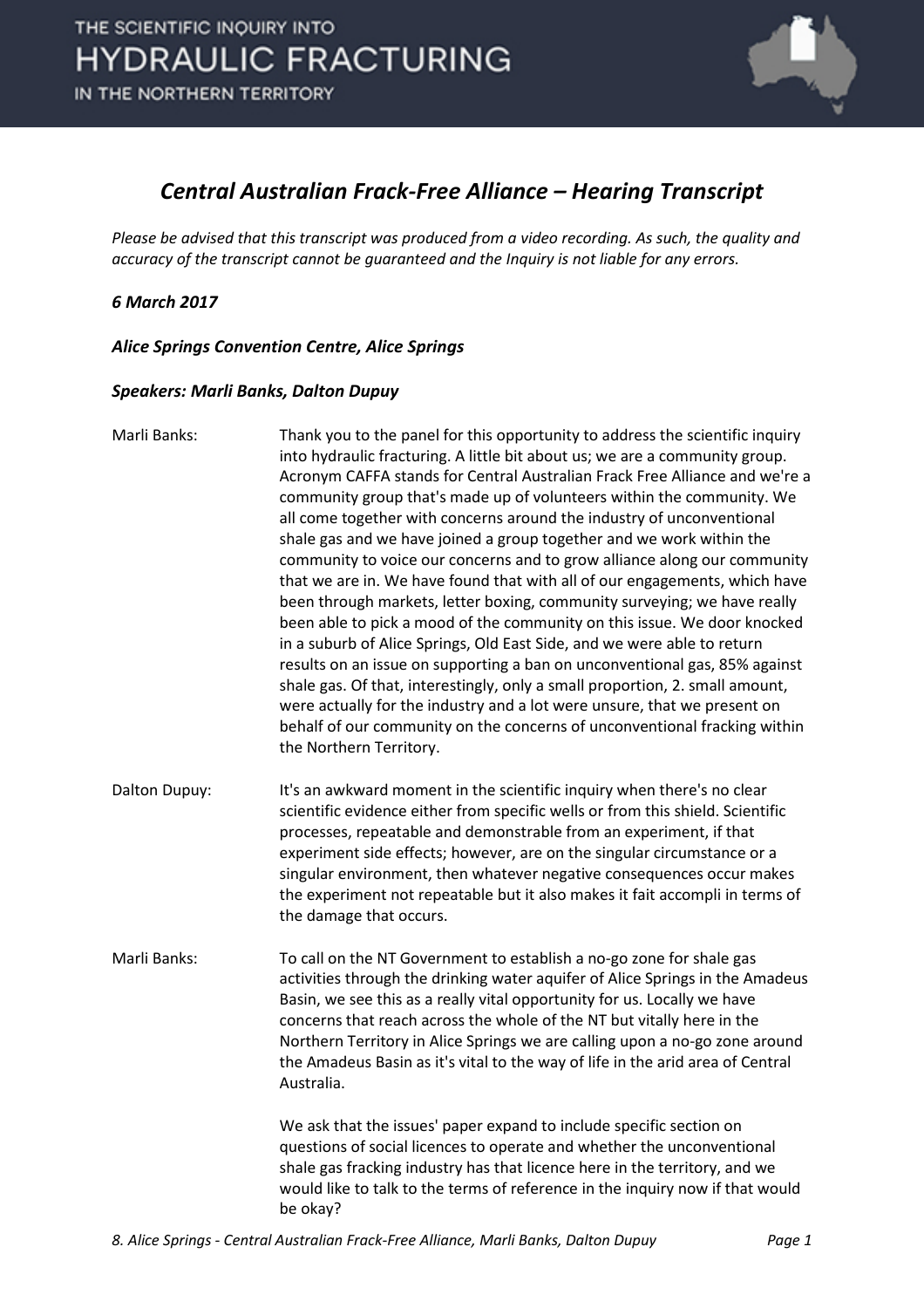IN THE NORTHERN TERRITORY



The first point of assessment of risk, to date there's no scientific peer reviewed studies that reflect the risks associated with onshore gas in the Northern Territory. We are lacking baseline studies on ground water, emissions, geological info, line mapping; there's inadequate research, there's lack of transparency, and best available evidence is simply not sufficient to allow even a tightly regulated industry to go forward.

Dalton Dupuy: It would take probably a number of PhD students to get through all of the publications that have been done so far and scientific processes, as you know, is a slow process and often painstaking. Evidence is built step at a time and any research that is done expeditiously or for an expediency, whether it's a public benefit or a private gain, usually has a history of catastrophic outcomes. There's some really classic ones, estimates of the water runoff from the Rocky Mountains; they surveyed the snowfall and the water in 1926, 27, and 28, thought that three years was enough, allocated 50% of the water environmental flows and the rest of it to the jurisdictions around the Grand Canyon. In fact, what they did was they allocated every drop because those three years had twice the number of snowfall and runoff. If we in a singular moment with this aquifer here get the science wrong, we've only got the one chance and I think that, that's probably a pretty strong example of why we are standing here the way we're standing.

Marli Banks: On that, we have a question to take to the inquiry on what assurances that can be given to communities that rely entirely on clean aquifers, that their drinking water will not be contaminated now or into the future? Alice Springs, as you would know is one of these communities and we rely entirely on ground water, and we feel that the risks associated to any risk is too much of a risk so what assurance can be given to communities? We have some references there from drinking water cases of contamination that you can take to for some more information on that.

> In the second section, a point advising on the nature of knowledge of gaps within the industry, we feel as we've stated there's inadequate scientific peer reviewed studies. This is peer reviewed studies, as you would know are vital and integral to this process and until relevant information is presented and peer reviewed importantly, this industry cannot be permitted. All works outlined need to address transparency and without pressures to produce documents within realistic timeframes.

> I applaud the process; I would also just like to state that I was given notice of this meeting at 10:30 p.m. last night. We as a community group, so the notification of what time our appointment was actually today; as a community group, we've had volunteers letter boxing 10,000 homes in Alice Springs to notify this event today.

> I personal am a contact and I've had people calling me today, one particular woman one of our senior Territorians Helen Davidson she's lived in the territory for 45 years, she asked me ringing to say she had been given a notice she's really concerned about this industry progressing in the Northern Territory and I talked to her about how she could engage the process. She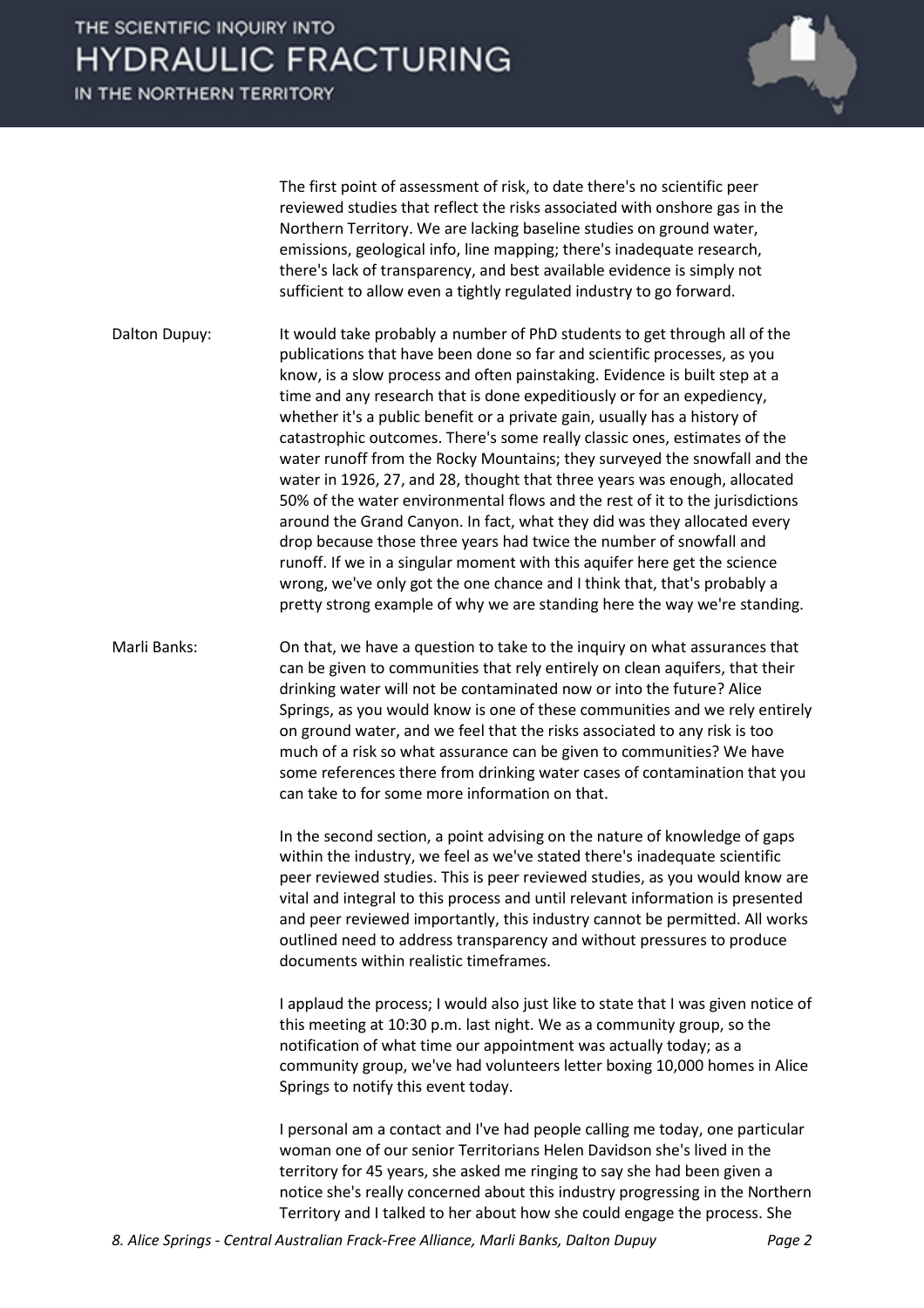

said to me that she's come up against a problem, she's a senior, she doesn't have a computer, so I'm working with her to actually I've offered her contact with me to help engage the process to send through and I have to look that information up of what actually postal address the people that actually don't have access. This is going to be something that I'm sure you're going to come across; we'd like to see that more effort goes towards community engagement on this process to allow for it to be transparent and as engaging as possible.

| Dalton Dupuy:                 | Under the same section, number 2 and items A and D, our submission didn't<br>have time to                                                                                                                                                                                                                                                                                                                                                                                                                     |
|-------------------------------|---------------------------------------------------------------------------------------------------------------------------------------------------------------------------------------------------------------------------------------------------------------------------------------------------------------------------------------------------------------------------------------------------------------------------------------------------------------------------------------------------------------|
| Hon. Justice                  |                                                                                                                                                                                                                                                                                                                                                                                                                                                                                                               |
| Rachel Pepper:                | I'm sorry, what document are you referring to?                                                                                                                                                                                                                                                                                                                                                                                                                                                                |
| Dalton Dupuy:<br>Hon. Justice | So, we're talking about the document that we presented to you.                                                                                                                                                                                                                                                                                                                                                                                                                                                |
| Rachel Pepper:                | Oh, yeah thank you.                                                                                                                                                                                                                                                                                                                                                                                                                                                                                           |
|                               | So, that's your submission, yes thank you for telling me.                                                                                                                                                                                                                                                                                                                                                                                                                                                     |
| Dalton Dupuy:                 | It's on page number four.                                                                                                                                                                                                                                                                                                                                                                                                                                                                                     |
| Marli Banks:                  | Oh, so this is on to point two.                                                                                                                                                                                                                                                                                                                                                                                                                                                                               |
| Dalton Dupuy:                 | Yup, point two.                                                                                                                                                                                                                                                                                                                                                                                                                                                                                               |
| Marli Banks:<br>Hon. Justice  | Oh, yup sorry.                                                                                                                                                                                                                                                                                                                                                                                                                                                                                                |
| Rachel Pepper:                | Thank you Dalton, that wasn't clear. Thank you very much.                                                                                                                                                                                                                                                                                                                                                                                                                                                     |
| Dalton Dupuy:                 | Which is part of the terms of reference.                                                                                                                                                                                                                                                                                                                                                                                                                                                                      |
|                               | Yup, yup.                                                                                                                                                                                                                                                                                                                                                                                                                                                                                                     |
|                               | The subsections A and D, and we haven't done a presentation but would like<br>to know if it's possible to do an addenda at some stage about the waste<br>management because the hydraulic fracturing that is done now produces a<br>significant amount of waste water and they basically put it in a plastic lined<br>swimming pool, and then expect it to evaporate and who knows what<br>happens with that. We know what's happened up North with the McAuthur<br>River Mine and we'd like to not see that. |
| Hon. Justice                  | So is an addenda possible?                                                                                                                                                                                                                                                                                                                                                                                                                                                                                    |
| Rachel Pepper:                | Yes, of course, anytime.                                                                                                                                                                                                                                                                                                                                                                                                                                                                                      |
| Dalton Dupuy:                 | Great, thank you.                                                                                                                                                                                                                                                                                                                                                                                                                                                                                             |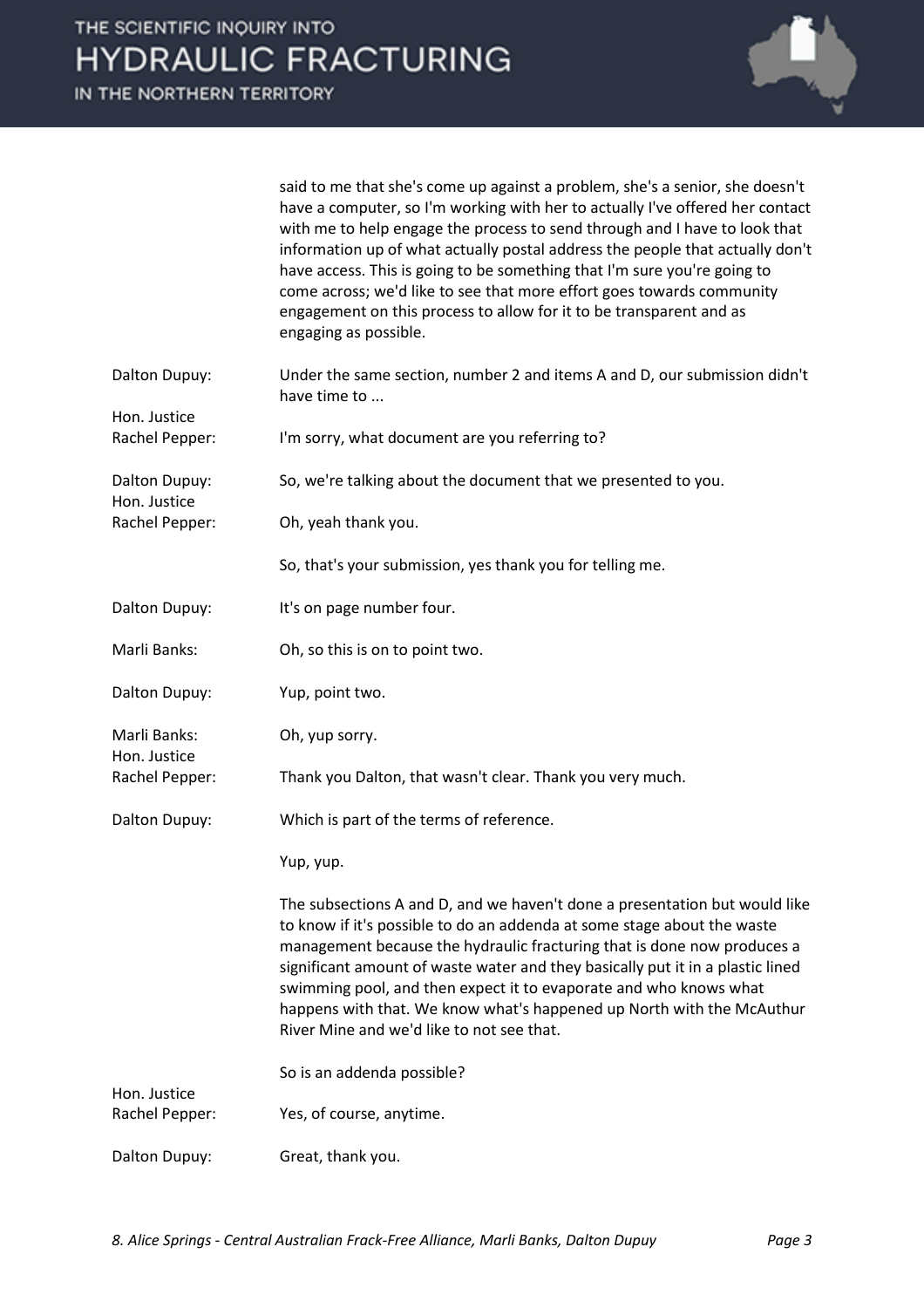IN THE NORTHERN TERRITORY

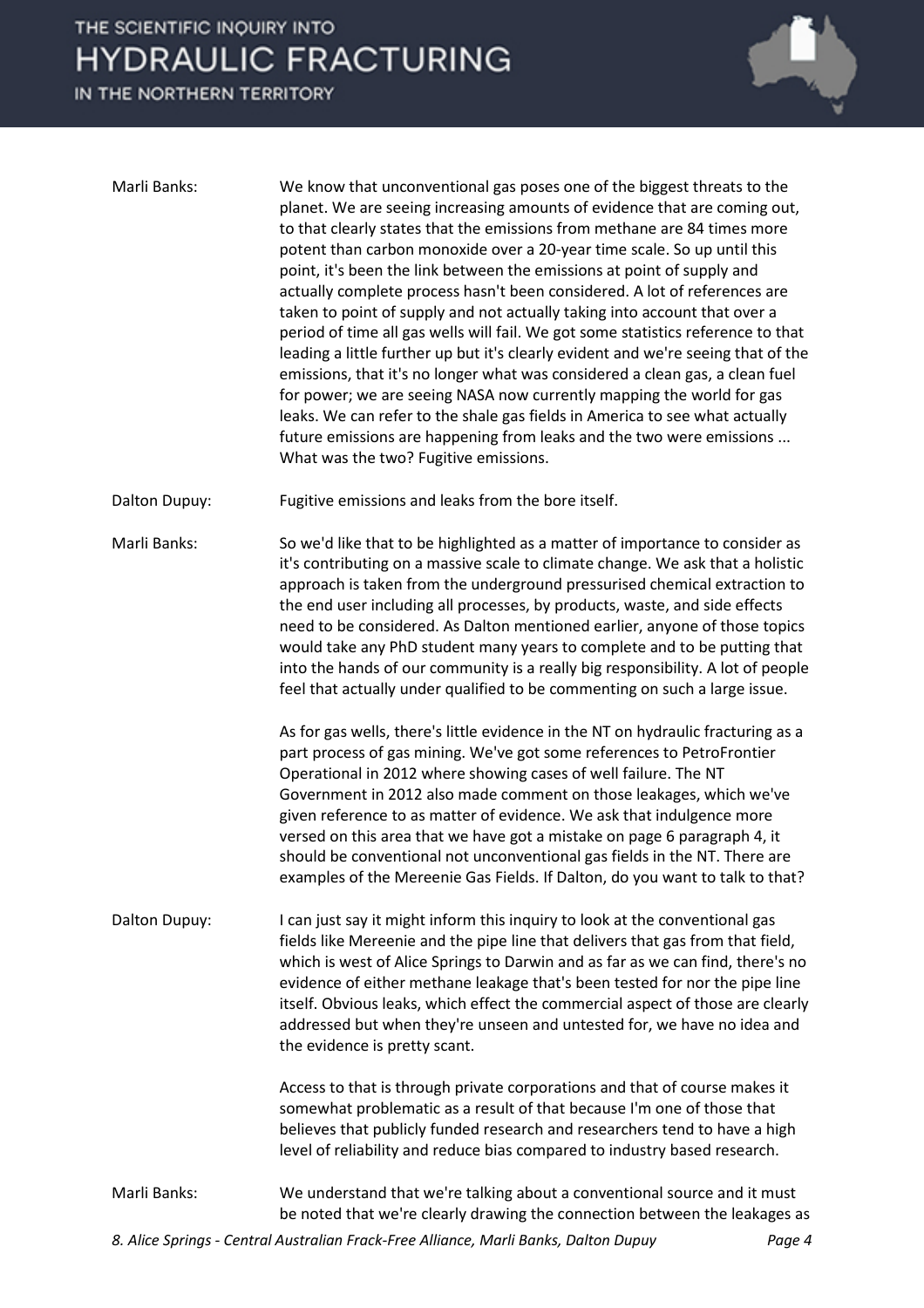

a source that we're talking about transportation of gases and with the expectation of the industry to expand over 80,000 wells in the Northern Territory. That would be sizable amount of gas transportation so we'd like just to draw and clarify where we understand the difference between conventional and unconventional but it's a matter of utilising the already present resources to gain an understanding of leakages for future emissions and for point of extraction gas leaks.

- Dalton Dupuy: I think that probably the pro-case and the anti-case in terms of fracking in an inquiry's got to deal with the cherry picking that goes on from the different sides of the story and that cherry picking and data, of course, is problematic for me and I find that it really takes energetically a lot of time to balance the personal preference to what's actually being discovered and identified. I find industry results tend to be cherry picked significantly more than the community. It's a lot to ask a community to come up with an argument and with evidence, scientific or not, about this sort of industry when we're all volunteers and industry or publicly funded researchers have another opportunity and greater resources.
- Marli Banks: We see with that as well based on what is available currently. We have failed to locate information that is site or field specific. For empirical data this is important particularly Northern Territory's a virgin landscape and it's really important to have site and field specific information. Again, as Dalton highlighted, a publicly funded, publicly available research project for all unconventional gas bores is required to definitive findings. There's going to need to be bigger time allowances to give true science.
- Dalton Dupuy: We got to highly regulated in Australia, the uranium mining industry, and yet we deal with their accidents and their leaks and their contamination regularly and publicised or not, and it's an indication of mining somewhat cavalier approach to the environment and expecting the community to soak up their leftovers. That's an issue. At least an issue for me. There's a further reference and I'll leave with this inquiry and it's from the environment agency in the UK and it tends to be a compendium of findings that they've done in England. There jurisdiction's quite a bit different than ours because it's not an arid environment like this one is or semiarid and as a result of that, it's probably only useful in terms of sideline evidence.

Hon. Justice Rachel Pepper: Thank you.

Marli Banks: Points three and four, if we can just ask that we include a response to points three and four together. If we do, that's a change that we can amend and put forward but if we can just go onto page seven of our presentation, we'd like to address points three and four together. In that, we addressing the environmental risks and for every risk, identify the methods, standards of strategy, and whether there are such methods that can reduce the levels of risk. We firmly believe there is no acceptable environmental impacts or risks that would ... What's the word I'm looking for?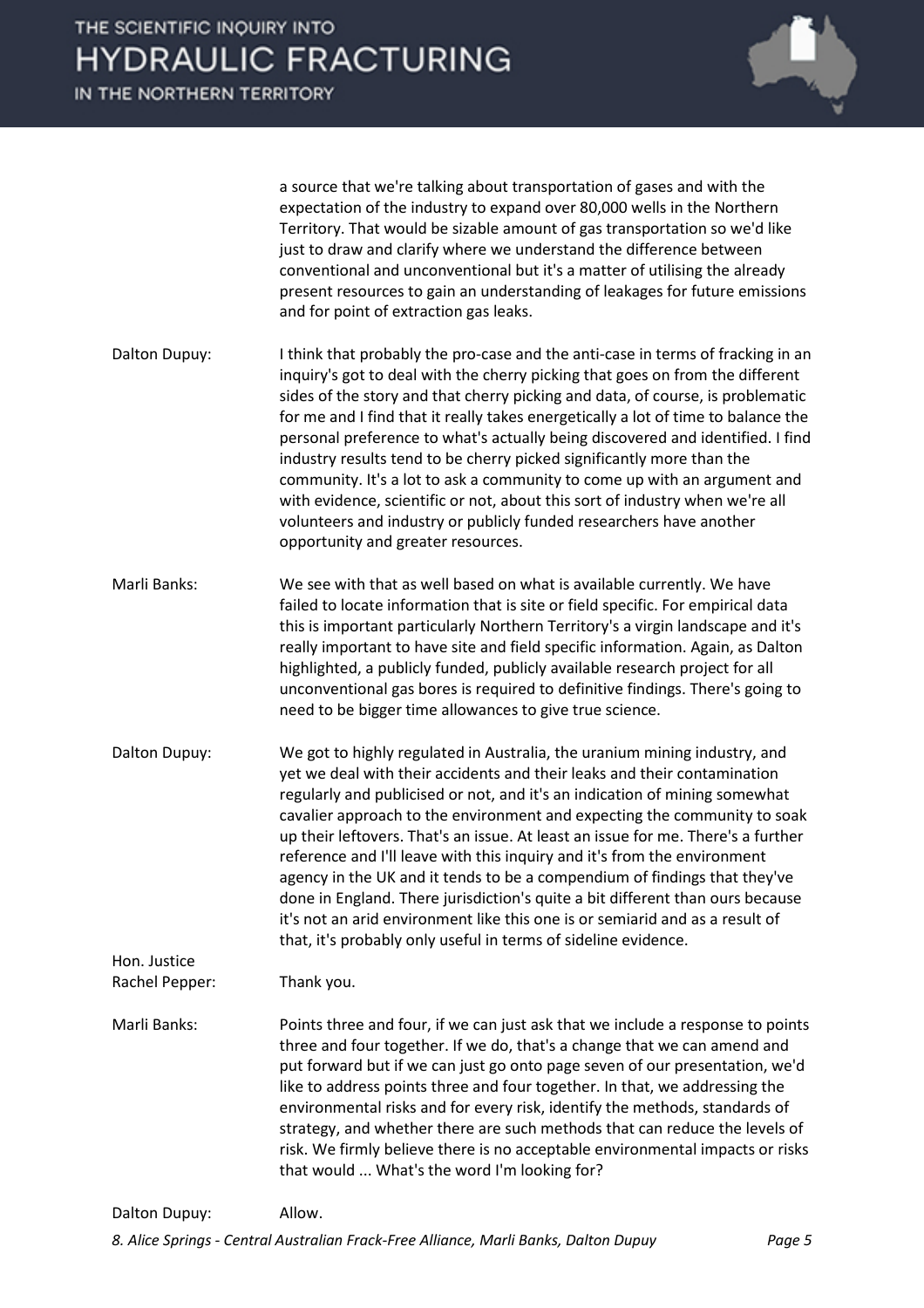IN THE NORTHERN TERRITORY



- Marli Banks: Allow, thank you ... For this industry to go ahead and we're not willing to accept, sounds like a bit of a threat but, any risks to our water supply and our aquifers or an industry that assuredly risks contaminating our climate change.
- Dalton Dupuy: Primarily because we have a singular water supply. There's one water source here. There's no surface water.
- Marli Banks: With surface water actually, I was doing quite a bit of reading on water last night. From the information that we have on water, which may I state is limited. The Mereenie is a basin within our aquifer, our aquifer is ginormous. We have basins ...
- Dalton Dupuy: Amadeus Basin.

Marli Banks: Amadeus Basins, little pockets within the municipality of Alice Springs there's at least six water bores; they all have different uses. The town basin for an example, leads and fills directly from ground water from rain. The water within that bore is actually not of drinking quality and it's used for irrigation of, and actually supplied water to our natural landscape particularly the Red River Gums. We have many pockets of basins and from all the information that I can read, which available through the town council and the Northern Territory Government, there's not enough information that actually outlines what amount of water that we have; how that fits into areas of drought.

> The empirical data goes way back to the 70s but the scope of Central Australia is widely varying. We can have decades of dry and we can have runs of wet. There's no information in the water studies that are out there that actually reflect how much water is definitively available to the Alice Springs municipality let alone on where the Amadeus Basin access is right after Hermannsburg. It's a really big basin, it pretty much covers probably 1/8th of the Northern Territory. May I add that it has ear marked for an excessive 12,000 wells so it's quite a threat for our drinking water catchment.

In relationship to fugitive emissions, we feel it's too late, this industry and now it's far too dirty. Pumping harmful chemicals into the ground can release natural occurring substances, which is fugitive emissions of lead, mercury, uranium into surrounding water and soil. We know that methane is 20 times more potent as a source of global warming and a tonne of carbon dioxide. Despite the decade of widespread fracking in conventional gas in Australia, no comprehensive analysis of fugitive emissions has been published that we're aware of and this would be imperative. We need actual measurements.

We can look to the United States for this information and we can see that 25 times higher than assumed figures in Australia is National Inventory of Greenhouse Gases. It's unfortunate currently, the Australian government and the Australian gas industry continue to assume that future emission in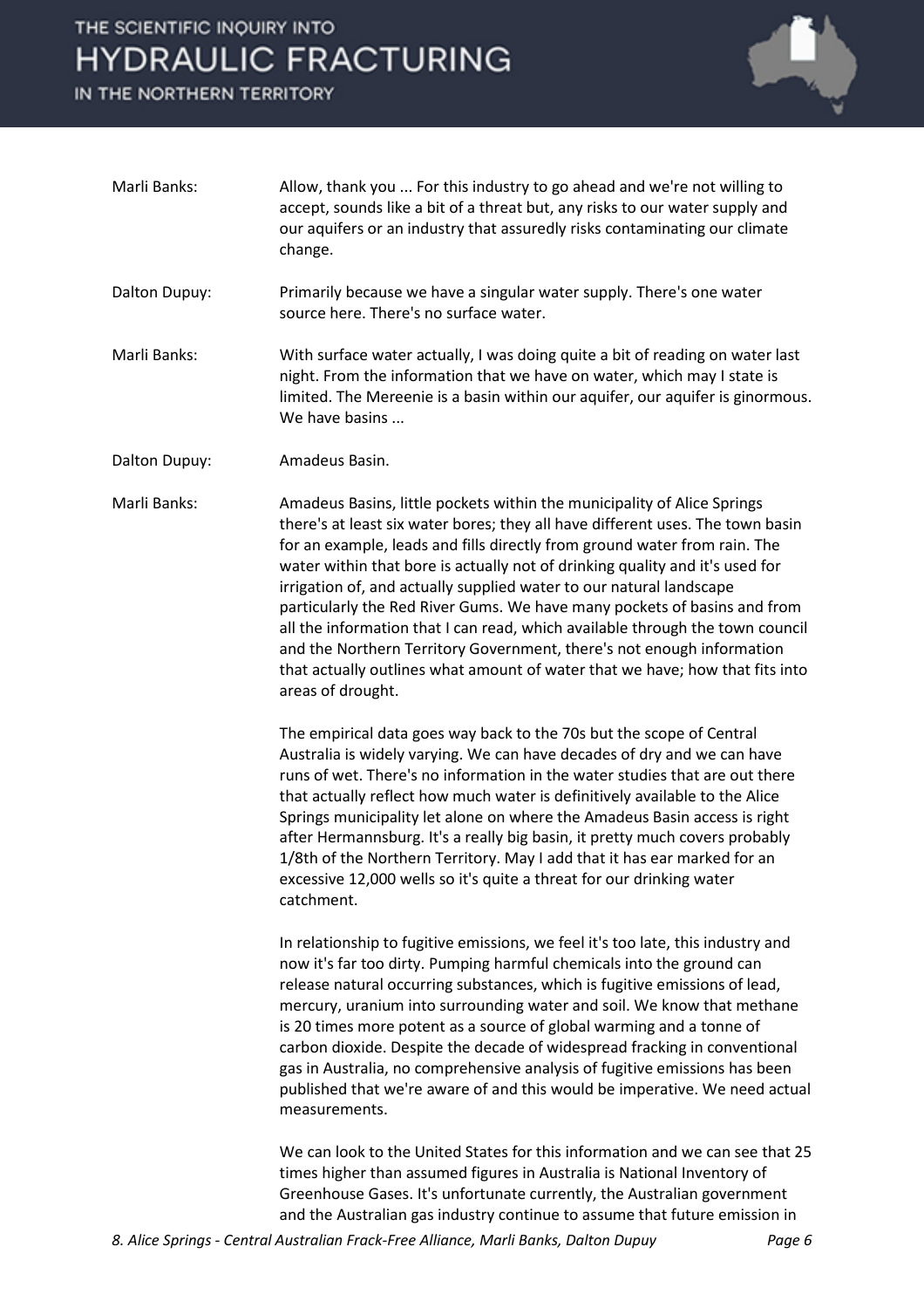|                | fracking and unconventional gas a low rather than a collective evidence,<br>which is showing the country and we strongly believe there's no risk worth<br>jeopardising our water, including economic growth because we can't have<br>economic growth without a safe water supply. We do not support an<br>industry that blindly risks dangerously levels of climate change.                                                                                                                                                                                                                                                                                                                                                                                                                                                |
|----------------|----------------------------------------------------------------------------------------------------------------------------------------------------------------------------------------------------------------------------------------------------------------------------------------------------------------------------------------------------------------------------------------------------------------------------------------------------------------------------------------------------------------------------------------------------------------------------------------------------------------------------------------------------------------------------------------------------------------------------------------------------------------------------------------------------------------------------|
|                | On point five, identifying scientific technical policy regulations and<br>requirements for acceptable levels. Again, on climate change and the risk<br>toward our aquifers, we feel strongly                                                                                                                                                                                                                                                                                                                                                                                                                                                                                                                                                                                                                               |
| Hon. Justice   | Yeah? Did you say pause?                                                                                                                                                                                                                                                                                                                                                                                                                                                                                                                                                                                                                                                                                                                                                                                                   |
| Rachel Pepper: | Five minutes.                                                                                                                                                                                                                                                                                                                                                                                                                                                                                                                                                                                                                                                                                                                                                                                                              |
| Marli Banks:   | Oh, five, pardon me I thought that was pause.                                                                                                                                                                                                                                                                                                                                                                                                                                                                                                                                                                                                                                                                                                                                                                              |
|                | We feel this industry must not be allowed. It's the most extreme measure to<br>extend this fossil fuel industry for generating electricity solely, expanding<br>and mining more and more extreme, and difficult to extract methane gas,<br>will continue to warm the planet and produce discharges affecting water<br>courses' in the oceans.                                                                                                                                                                                                                                                                                                                                                                                                                                                                              |
|                | On point six, identifying priority areas for no-go zones, we as a group call for<br>a complete ban on unconventional fracking in the Northern Territory and<br>ask all aquifers in the NT are put off limits. We in Alice Springs as I outlined,<br>have a limited water supply and we draw it from the Amadeus Basin. It's<br>unsure the information exactly how much water we have left and it's<br>imperative to life, not only for humans but ecology, for everything, water is<br>vital. Also, with the expectations of expanding our inland populations;<br>therefore, extending agriculture and other industries, this estimate will<br>tighten on our water usage and we can't risk contamination or drainage of<br>our aquifers in order to meet the fracking industry, which we know is very<br>water intensive. |
| Dalton Dupuy:  | Then you would already have those numbers anyway but it's quite<br>significant. It's a thousand cubic metres of water per well, per frack and they<br>are fracked a number of times, probably reducing scale as it gets fracked<br>more frequently but it's still a lot of water for a desert.                                                                                                                                                                                                                                                                                                                                                                                                                                                                                                                             |
| Marli Banks:   | In conclusion, we the members' representative of the members of CAFFA,<br>we're seriously concerned that fracking, unconventional gas extraction<br>maybe permitted while there's no scientific evidence to determine the<br>nature and extent of the environmental impacts and risks. We strongly<br>oppose the industry because of its threat to our water aquifers, our water<br>supply, and our way of life as well as its contribution to global warming and<br>what's going on contributing to climate change. We believe there are no<br>risks or impacts worth jeopardising our water and our health, our children's                                                                                                                                                                                               |

future, and the future of our planet.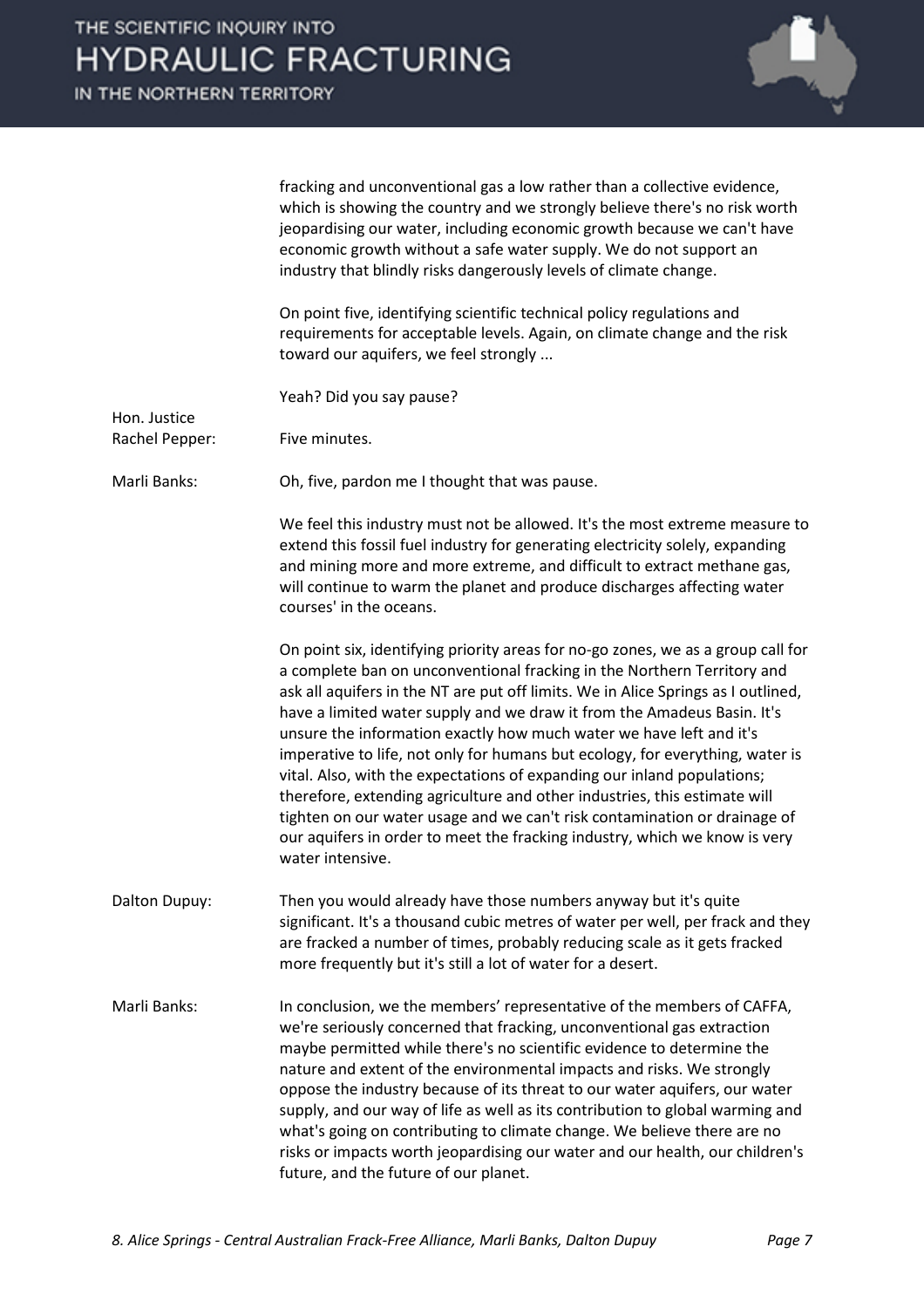IN THE NORTHERN TERRITORY



On closing, a quote from Naomi Klein, "Climate change is an integral theft." We feel that the fracking industry in the Northern Territory would be a significant contributor to the theft of our environment and nothing's worth that.

| Hon. Justice                   |                                                                                                                                                                                                                                                                                                                                                                                                                                                                                                                                                                                                                                                                                                                                                                                                                                                                                             |
|--------------------------------|---------------------------------------------------------------------------------------------------------------------------------------------------------------------------------------------------------------------------------------------------------------------------------------------------------------------------------------------------------------------------------------------------------------------------------------------------------------------------------------------------------------------------------------------------------------------------------------------------------------------------------------------------------------------------------------------------------------------------------------------------------------------------------------------------------------------------------------------------------------------------------------------|
| Rachel Pepper:                 | Thank you very much and can I thank you and also commend you for putting<br>together this paper with all of its footnotes and resources and citations, the<br>panel's very grateful for that. I just had one, I guess a couple of points, in<br>terms of the social licence issues that you want the panel to consider. Yes, I<br>agree the social licence to operate is a very important matter that the<br>inquiry has to look at but we have tried to identify what we think are the<br>risks in that regard or the issues in that regard at page 21 and 22 of the<br>issues paper. What, if anything, have we left out? Now obviously, those are<br>stated in fairly broad terms but I must say under social impact, we see the<br>social impact as really, I guess another way of saying social licence to<br>operate. Is there anything there that you feel that we've missed out on? |
| Marli Banks:                   | If I can just explain the timeframe has been very tight for us, I'm a business<br>owner, I'm a mother of two and we've been working pretty hard to make<br>this                                                                                                                                                                                                                                                                                                                                                                                                                                                                                                                                                                                                                                                                                                                             |
| Hon. Justice<br>Rachel Pepper: | No, but that's all right, that's fine.                                                                                                                                                                                                                                                                                                                                                                                                                                                                                                                                                                                                                                                                                                                                                                                                                                                      |
| Marli Banks:                   | But just to explain that we would be really happy to comment to further<br>on these social aspects if that's something that we could work with the<br>panel                                                                                                                                                                                                                                                                                                                                                                                                                                                                                                                                                                                                                                                                                                                                 |
| Speaker 3:                     | Absolutely, just put it in the submission paper anytime.                                                                                                                                                                                                                                                                                                                                                                                                                                                                                                                                                                                                                                                                                                                                                                                                                                    |
| Marli Banks:<br>Hon. Justice   | to further and to outline CAFFA has come about with concerns from<br>community members. We talk broadly and a lot of people don't understand<br>the term social licence to operate. We see it as actually like thumbs up from<br>the community as a matter fact for the support. So what we've seen from<br>our interaction through community knocking on people's doors, returning<br>results as high as 85% with only 2.4% against or for the industry.                                                                                                                                                                                                                                                                                                                                                                                                                                   |
| Rachel Pepper:                 | That was in one suburb, was that right?                                                                                                                                                                                                                                                                                                                                                                                                                                                                                                                                                                                                                                                                                                                                                                                                                                                     |
| Marli Banks:                   | That's, right and that was all done by volunteers. Alice Springs is a town of<br>25,000 plus, it's a hugely intensive project that we were able undertake<br>through a suburb.                                                                                                                                                                                                                                                                                                                                                                                                                                                                                                                                                                                                                                                                                                              |
| Dalton Dupuy:                  | The end number is about 620 people were questioned in about 550<br>households.                                                                                                                                                                                                                                                                                                                                                                                                                                                                                                                                                                                                                                                                                                                                                                                                              |
| Hon. Justice<br>Rachel Pepper: | Thank you.                                                                                                                                                                                                                                                                                                                                                                                                                                                                                                                                                                                                                                                                                                                                                                                                                                                                                  |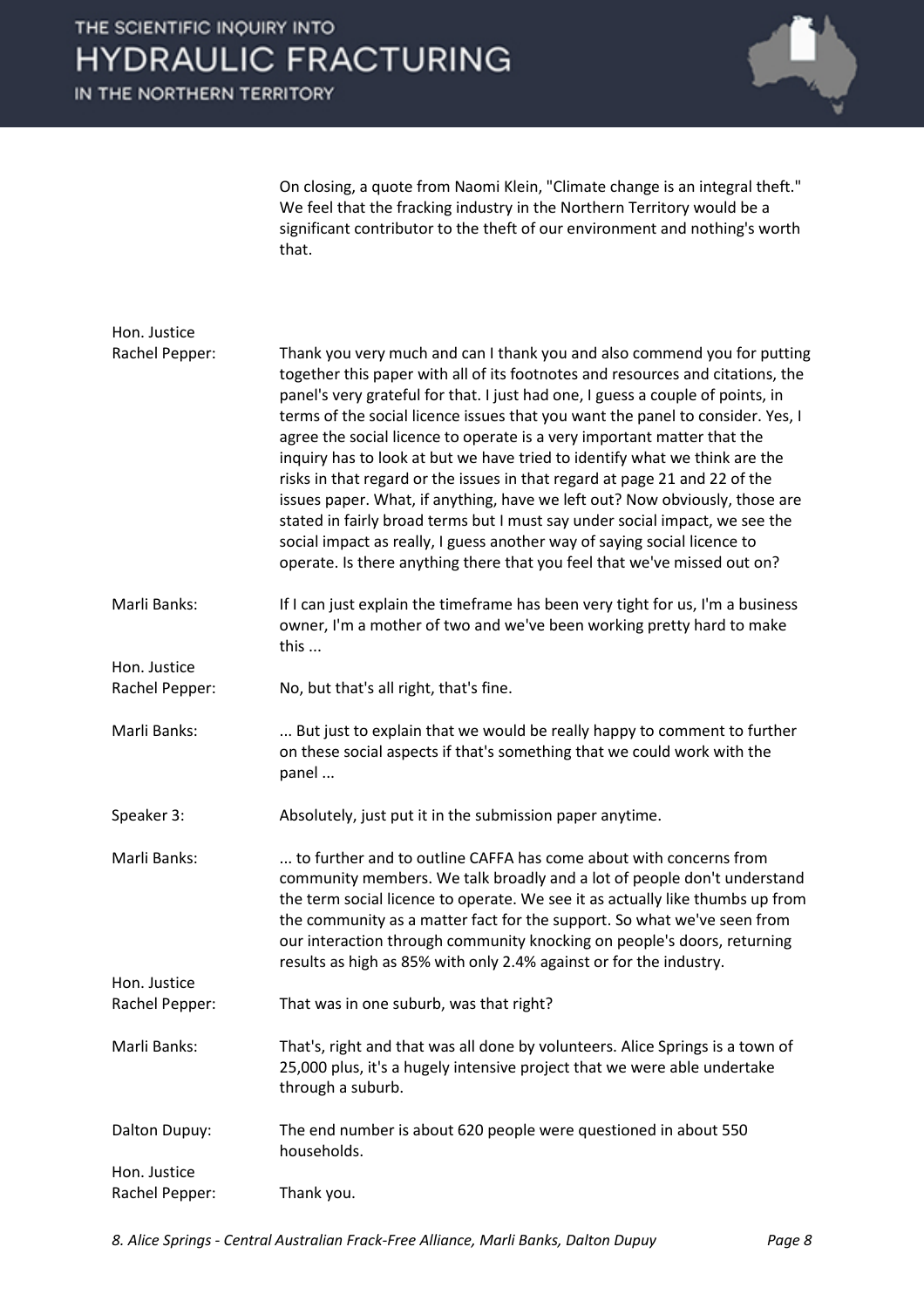IN THE NORTHERN TERRITORY



| Marli Banks:                 | It gives a good scope too if we look at averages.                                                                                                                                                                                                                                                                                                                                                                                                                                                                                                                                                                                                                                                                                                             |
|------------------------------|---------------------------------------------------------------------------------------------------------------------------------------------------------------------------------------------------------------------------------------------------------------------------------------------------------------------------------------------------------------------------------------------------------------------------------------------------------------------------------------------------------------------------------------------------------------------------------------------------------------------------------------------------------------------------------------------------------------------------------------------------------------|
| Dalton Dupuy:                | I'll make a couple of comments about social impacts just from a quick glance<br>of the headings. The footprint of a fracking bore is roughly a hectare as far<br>as I can judge and they're fairly frequent and Marli's talked about 12,000 of<br>them being supposedly considered for Central Australia.                                                                                                                                                                                                                                                                                                                                                                                                                                                     |
| Hon. Justice                 |                                                                                                                                                                                                                                                                                                                                                                                                                                                                                                                                                                                                                                                                                                                                                               |
| Rachel Pepper:               | Where did you get that figure from?                                                                                                                                                                                                                                                                                                                                                                                                                                                                                                                                                                                                                                                                                                                           |
| Marli Banks:<br>Hon. Justice | We could provide, I'm not sure if we have that there but I would be happy to<br>provide a reference to you.                                                                                                                                                                                                                                                                                                                                                                                                                                                                                                                                                                                                                                                   |
| Rachel Pepper:               | That's quite important so that would be good, thank you.                                                                                                                                                                                                                                                                                                                                                                                                                                                                                                                                                                                                                                                                                                      |
| Dalton Dupuy:                | It affects the landscape just from a term called amenity and the term<br>amenity is about what's it looks like and how does it feel, and that's to the<br>neighbours and tourist operators, and residents and a whole number of<br>circumstances. That would certainly be a social impact that I would know<br>about. The fly in and fly out phenomena of many of the mining industry is a<br>fairly well known phenomena in terms of social disruption and disruption to<br>family and community. That's been an aspect that's been presented in a<br>number of environmental impact statements that have been reviewed by<br>the parent organisation of CAFFA. I've done most of those reviews. That<br>would certainly be another aspect to be considered. |
| Hon. Justice                 | The other social impact, I suppose, has to do with what do we do with<br>tonnes and tonnes of gas being pumped through a town, and or near a<br>town, and how does that affect how we live and how we don't live? Those<br>are subjective questions and there quite different to a scientific inquiry<br>because it turns about well, how does it feel to be here? Is this an exploited<br>landscape? Is this a landscape that I want to be in? Is this a contaminated<br>metaphor for how we've treated the planet generally? I mean, to me there's<br>a whole bunch of issues associated with that, some of them obvious and<br>some of them physical, but some of them are quite metaphysical and quite<br>remote in terms of our own perceptions.         |
| Rachel Pepper:               | Anyone else have any questions?                                                                                                                                                                                                                                                                                                                                                                                                                                                                                                                                                                                                                                                                                                                               |
|                              | Yes, Dr. Beck.                                                                                                                                                                                                                                                                                                                                                                                                                                                                                                                                                                                                                                                                                                                                                |
| Dr. Vaughan Beck:            | Just a couple of clarifications if I may. I think you said all gas wells will fail,<br>I'm not sure whether I interpreted that correctly but if you did, I'm just<br>wandering if you have some evidence for that.                                                                                                                                                                                                                                                                                                                                                                                                                                                                                                                                            |
| Dalton Dupuy:                | I wrote that line and it's an inevitability. Steel bores, steel pipes; cracks,<br>splits, rusts, wears out, abrades, any number of things and ultimately every<br>bore with fail and it's just a factor of time, it's the factor of when not if.                                                                                                                                                                                                                                                                                                                                                                                                                                                                                                              |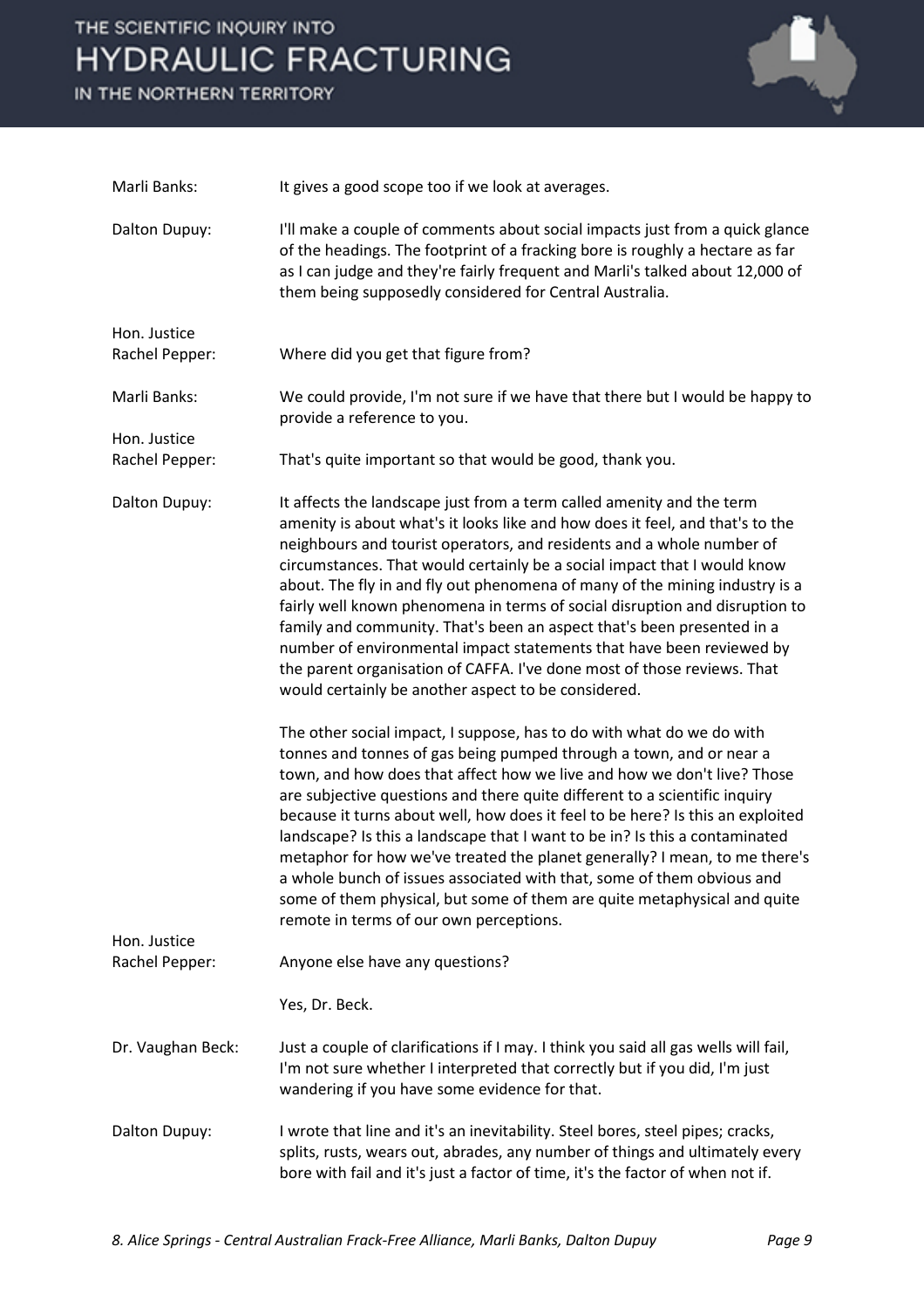IN THE NORTHERN TERRITORY



| Dr. Vaughan Beck:              | Is there any references that you have for that or it's just your considered<br>opinion?                                                                                                                                                                                                                                                                                                                     |
|--------------------------------|-------------------------------------------------------------------------------------------------------------------------------------------------------------------------------------------------------------------------------------------------------------------------------------------------------------------------------------------------------------------------------------------------------------|
| Dalton Dupuy:                  | I mean; we can do that if you'd like but it's more of empirical data than it is a<br>specific research project.                                                                                                                                                                                                                                                                                             |
| Marli Banks:                   | I think I can provide something. We don't have it in here but I remember; so<br>this has been a jointly worked on document and there was at one point we<br>were talking about statistically so one and three wells fail over the first 20<br>immediately then                                                                                                                                              |
| Dalton Dupuy:                  | Six percent fail in the first 10 years.                                                                                                                                                                                                                                                                                                                                                                     |
| Marli Banks:                   | Yeah, and so we can provide some information, we'll be happy to do that.                                                                                                                                                                                                                                                                                                                                    |
| Dr. Vaughan Beck:              | That would be very helpful, thank you.                                                                                                                                                                                                                                                                                                                                                                      |
| Hon. Justice<br>Rachel Pepper: | Yes, Dr. Jones.                                                                                                                                                                                                                                                                                                                                                                                             |
| Dr. Vaughan Beck:              | Oh just, you mind if I                                                                                                                                                                                                                                                                                                                                                                                      |
| Hon. Justice<br>Rachel Pepper: | Oh, I'm sorry sir, my apologies.                                                                                                                                                                                                                                                                                                                                                                            |
| Dr. Vaughan Beck:              | Yeah, no sorry, it's just a few other comments.                                                                                                                                                                                                                                                                                                                                                             |
|                                | I think you might have also said that there is no data on gas used through to<br>final use, I think you were talking about up from extraction through to<br>distribution, I think you said there was no data on final use, is that correct?                                                                                                                                                                 |
| Dalton Dupuy:                  | No, it was asking that the inquiry consider the whole lot.                                                                                                                                                                                                                                                                                                                                                  |
| Dr. Vaughan Beck:              | Oh, I see, okay, fine.                                                                                                                                                                                                                                                                                                                                                                                      |
|                                | Thank you.                                                                                                                                                                                                                                                                                                                                                                                                  |
| Hon. Justice<br>Rachel Pepper: | Yes, Dr. Jones.                                                                                                                                                                                                                                                                                                                                                                                             |
| Dr. David Jones:               | I know that the current industry to the south of us is a conventional gas<br>extraction industry but it is in the Amadeus Basin and I was wondering what<br>the perceptions of your organisation were to that industry as it now is and<br>whether there are concerns about it in relation to the very aspects you've<br>been talking about in terms of water use, aquifer impact, and things like<br>that? |
| Marli Banks:                   | It's a complete divide between conventional and unconventional fracking.<br>Currently the gas that's extracted out of the five gas fields in the Northern                                                                                                                                                                                                                                                   |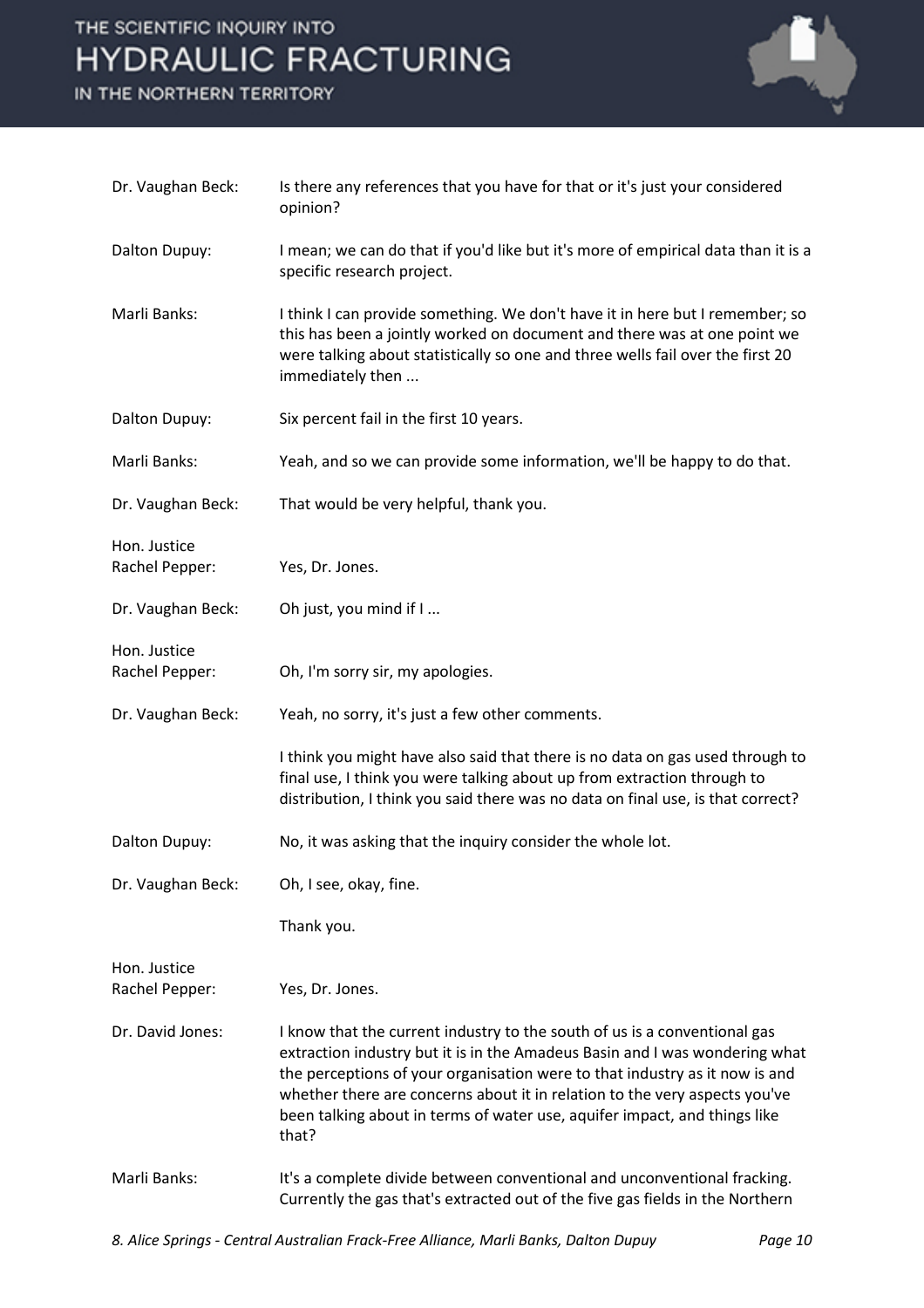IN THE NORTHERN TERRITORY



Territory this region, they're all conventional sources. The methods of extracting that gas is vastly different and to compare conventional to unconventional gas, does a disservice to either industry. We don't have the evidence for shale gas and the ones that we do have in the Northern Territory have shown high rates of failure.

Dalton Dupuy: The difference is, is that in a conventional gas mine, you probably know this, is they just put a tube down into a gas-bearing deposit and the pressure, either by pressurising it with water going down in there or another substance mixed with sand, allows the gas to rise to the top and then be extracted.

> Unconventional gas mining goes down, turns, and goes along and then explodes the rock that has the gas locked up inside of it. Hence it's creating what they call fugitive emissions and, which can percolate through the different layers in the crust of the earth to reach the surface in many cases and that's where an alliance or a similarity between coal seam gas mining and shale gas mining are similar because they both do that.

But that's the difference between the two techniques. One just taps straight into ... There's a steel pipe in maybe several layers in a conventional gas bore that allows the gas to go up and protects it from the water around it. Ultimately, those will all fail and that's just the nature of putting manmade things back into the environment. They return to sort of their source in terms of breaking down at a molecular level if you prefer but that's what happens.

The unconventional one is far more volatile operating at 1200 psi. There's a whole range of the industry numbers that can provide that to you and that's how that tends to operate and hence, pipes fail pretty significantly at 1200 psi, pounds per square inch, or if you'd like there's a metric equivalent. That's part of what the issue is for us.

- Dr. Vaughan Beck: Can I just perhaps follow up on a little because you've articulated very well the differences between conventional and unconventional gas but in the case of conventional gas in the Amadeus Basin, I presume that those pipes go through an aquifer and I'm just wondering how CAFFA foresees that well or tube going through an aquifer in the Amadeus Basin as being appreciating there are substantial differences between conventional and unconventional but there's still presumably a pipe going through an aquifer in the Amadeus Basin or several because you've got several wells there.
- Dalton Dupuy: They operate it at significantly lower pressures, which is one of the issues of course, which makes them safer. The second part of it, is there's no data. There's nobody surveying the methane leakages from those bores and establishing that in terms of public interest.
- Marli Banks: I see the fugitive emissions is a clear difference between the actual extraction method so rather than going straight down into a pocket of gas and releasing that gas through pressure, we're talking about drilling down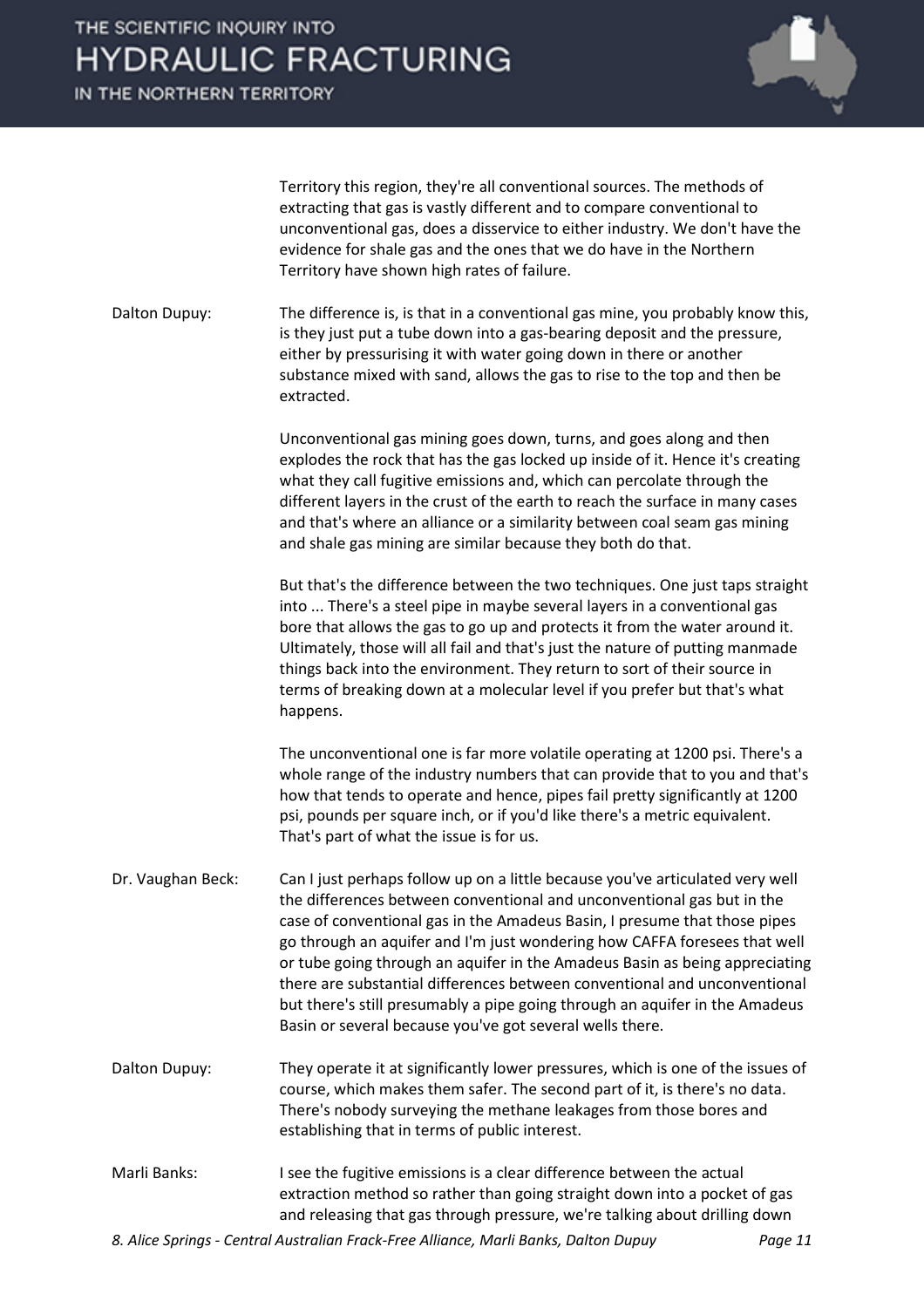IN THE NORTHERN TERRITORY

Hon. Justice

Hon. Justice

| five kilometres horizontally, turning left or right, then making a vertical drill |
|-----------------------------------------------------------------------------------|
| either direction, whichever direction and then pumping chemicals and              |
| exploding rock to agitate the gas out. That's a largely different process we're   |
| talking about. Fugitive emissions actually agitating surface and releasing gas    |
| from the pockets, which we know it's trapped within shale rock and that           |
| hasn't been measured either.                                                      |

Rachel Pepper: Yes, Dr. Andersen.

- Dr. Alan Andersen: Andersen. As a terrestrial ecologist I've got a particular interest in terrestrial ecosystems and biodiversity, so I was just wondering if there are any particular issues there that you might to identify as concerns?
- Marli Banks: I would like to understand your title a bit better being a terrestrial ...
- Rachel Pepper: So would I if that helps.
- Marli Banks: ... in order to answer the question.
- Dr. Alan Andersen: Understand my interest in me?
- Marli Banks: A little bit more about you ... Yes, sorry I don't understand your title.
- Dr. Alan Andersen: The plants and animals on the land.
- Marli Banks: Yeah, interestingly through the process, Dalton I'm sure can comment, but interestingly with there's not enough information on and measurement that's come out about actually the water courses in relationship to the environment ecology and I haven't found information. Actually the information that I've found through the Northern Territory Government and the town council actually points to the fact, I believe I reference it somewhere along here, actually that ecology hasn't been considered. I might not have of referenced it but I certainly read it last night and I'd be happy to provide you that particular comment from the Northern Territory Government's latest 2016 water report that talks on the lack of information on the ecology of our ...
- Dalton Dupuy: I can talk a little bit more about it. All the terms I've referenced for environmental impact statements as commissioned by the commonwealth, do not even include invertebrates. If you review an EIS for a mine like Nolans bore, which is north of here at Aileron, there is no consideration of what invertebrates provide or takeaway or what their density is or any of the population numbers or any of that stuff so, there's a real absence of understanding in terms of that whole group of life on this planet.

In terms of mammalian and avian species, and how they've been affected, I can probably refer you to some of the gas fields in the United States that look like kill zones and where there's been significant effects of methane gas that's leaked up through either the land or through the bores and then had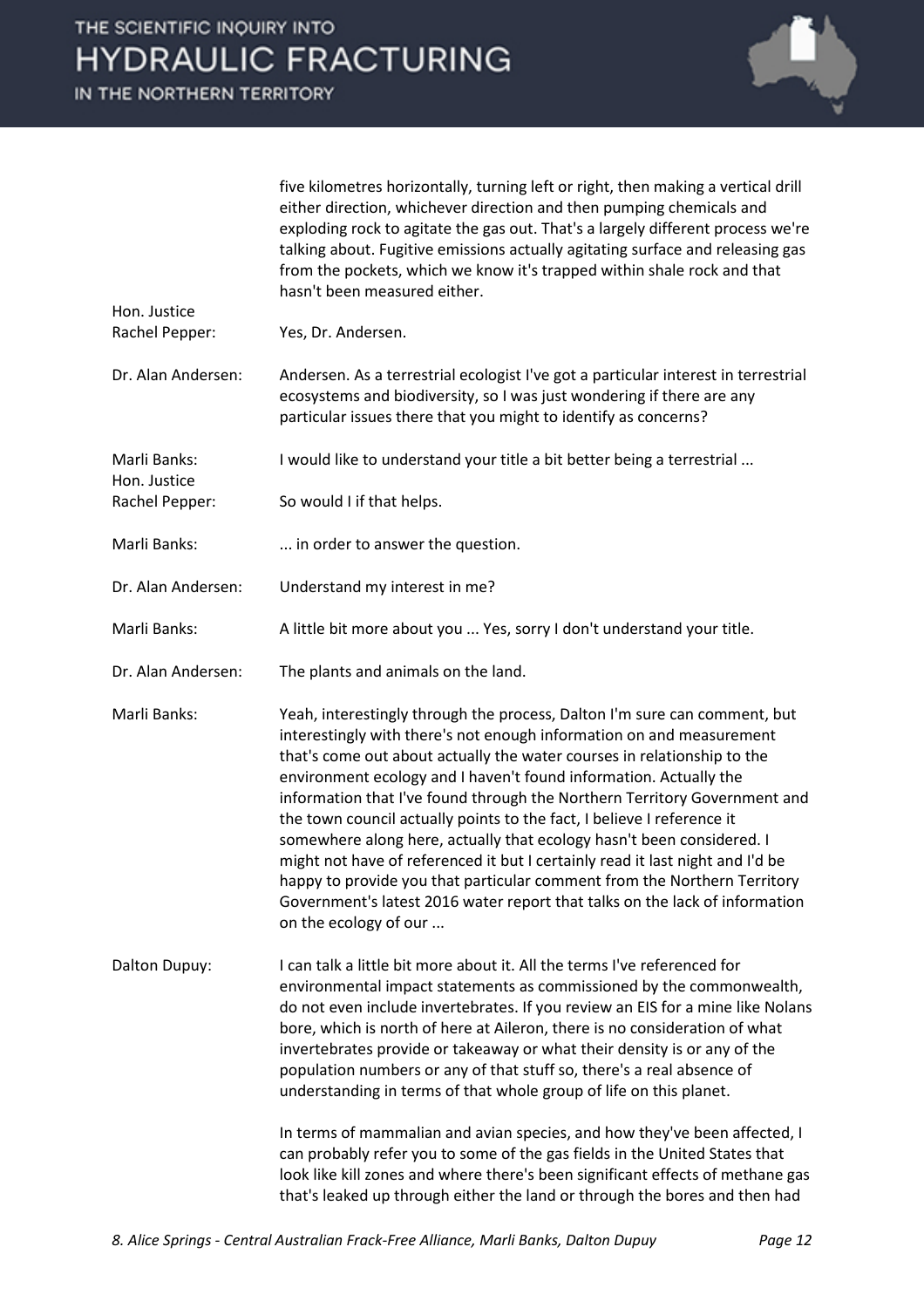

a down wind phenomena. It's not something I carry around as a reference inside my head but we can certainly have a look at digging it up for you.

In terms of botanical species, those probably have more to do with sensitivity to some of the specifics that are associated with hydraulic fracturing and in terms of what's in the soil itself. The language groups of this country, this first nation people here, they don't believe in mining full stop traditionally because they said if it's in the ground, it's in the ground for a reason. I sort of am of the same position as that and if it's locked up in there and it's cadmium or if it's mercury or if it's lead or if it's any of things that are toxic to living species, leave it there but unfortunately the process that's been identified as unconventional mining doesn't do that. If it's toxic to the plant because of what's underneath the soil there and it percolates through the soil and then it can actually wipe out a whole area, from my background, miscapes that went from several hundred miles as a result of that sort of activity.

The answer is, it does have an effect, what is it? Not well measured, not well identified but there is some evidence and it's from the kill zones around the gas fields in some of the parts of the United States and probably in West Texas because that tends to be a more similar environment than other places that ... Say like Pennsylvania or Wales.

- Marli Banks: However, we're talking about a different continent and it's not site specific to here so we just draw on that but the evidence for the impacts onto flora and fauna and ecology here, there is insufficient baseline studies, peer reviewed baseline studies.
- Rachel Pepper: Any other questions?

Hon. Justice

- Prof. Peter McCabe: Picking up on that point you made several times a comment that it would be good to see more publicly funded research and I guess as a university professor I'm not going to argue against that but ...
- Dalton Dupuy: We'd like four more of you.
- Prof. Peter McCabe: How much, you know, can we ever do enough research or is this something that's just a delaying thing? I mean, if you look at other debates like global climate change and look at that debated around the world, often politicians will say, well we need more research and it's use it as a delaying tactic. What sort of timeframe do you think that we could get to a point where there would be adequate research?
- Dalton Dupuy: How long is a piece of string… I mean, you would know in your own field, and I don't know what that is, that scientific research is a slow process and if it's thorough and it does a good job there become a point at which probabilities are pretty high. I'd say the probabilities that fracking is a safe practice is probably not so high because the research has been expeditious, it's been industry directed, it's been ... There's a whole range of associations with it that limit its lack of bias and its authenticity really. I think that has to